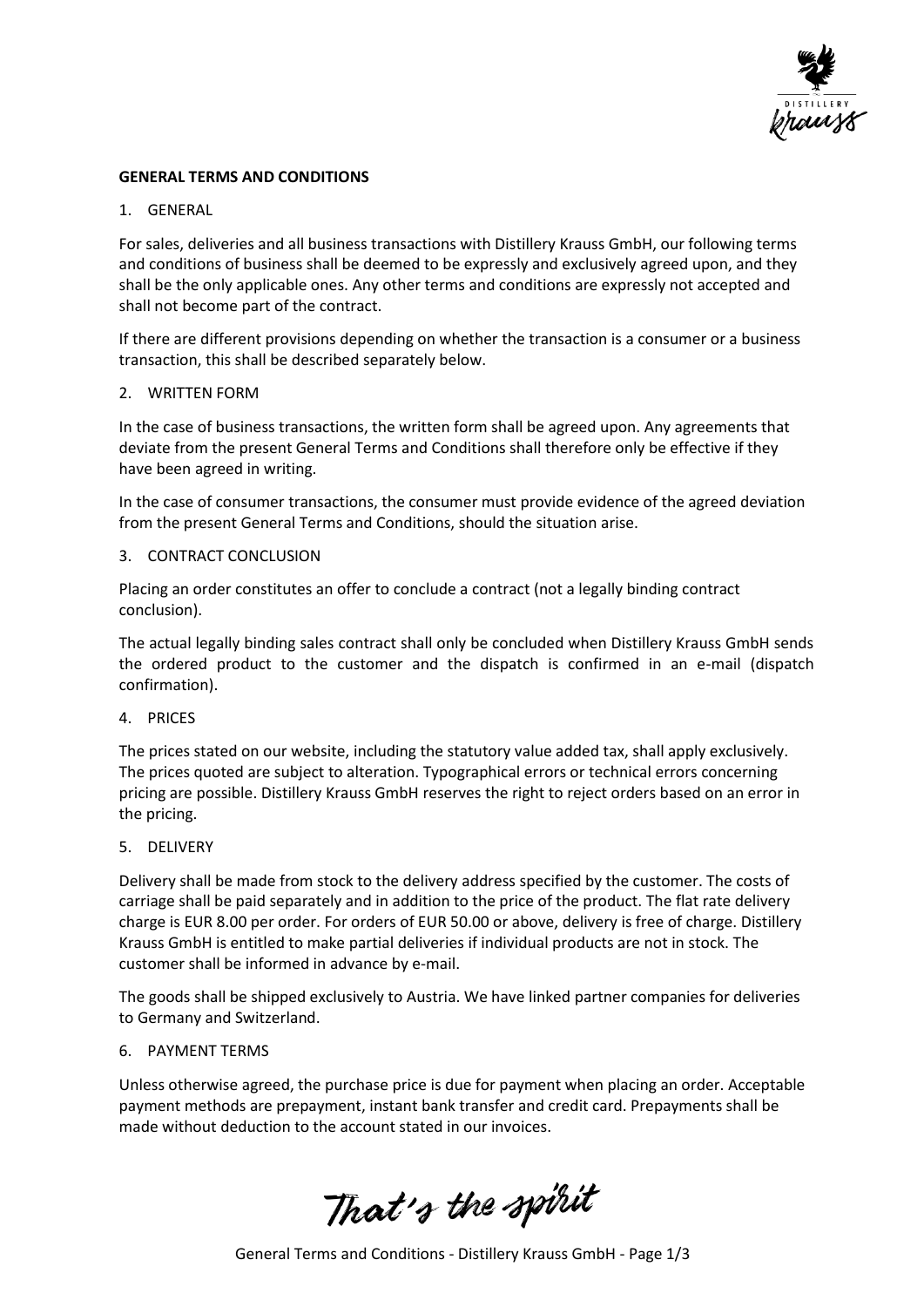

Credit card payments are due on the day of the order.

In the case of business transactions, annual interest on arrears shall be payable at 8% above the base interest rate.

In the event of late payment, reminder fees will be charged in the amount actually incurred and documented, but at least EUR 4.00 per reminder.

# 7. PROTECTION OF MINORS

The supply of alcohol to young people under the age of 18 is prohibited by law. Our product range containing alcohol is therefore intended exclusively for adults. When placing your order, you are assuring us that the recipient of the goods is at least 18 years old.

### 8. RIGHT OF WITHDRAWAL

In accordance with Section 5e of the Austrian Consumer Protection Act, customers who are consumers within the meaning of the Consumer Protection Act may withdraw from a contract (or contract declaration) concluded under the Austrian statutory mail order regulations within a period of 14 working days from receipt of the delivery of the ordered goods. It is sufficient if the declaration of withdrawal is sent within that period.

### 9. RETENTION OF TITLE

The ordered goods remain the property of Distillery Krauss GmbH until payment is made in full. The retention of title is included in all our ranges, and reference is always expressly made to the retention of title in the preliminary correspondence of a business transaction. This is so that there is no doubt about a legally binding agreement on the retention of title.

# 10. WARRANTY and LIABILITY and binding COMMITMENTS

a. Warranty

The obligation to report defects amounts to three days in the case of business transactions. In the event of a complaint against Distillery Krauss GmbH that does not place in due time, stating the nature and proof of the defect (e.g. photos) - as far as this is possible and reasonable - the customer shall lose their right to make warranty claims in the business transaction.

In the case of larger-scale transactions, the buyer – if also a business person – must be able to prove at least a random check in order not to lose their right to make warranty claims.

The defective goods shall be returned to Distillery Krauss GmbH with details of the identified defect.

Distillery Krauss GmbH undertakes to provide the customer with defect-free replacement goods, provided the defect existed at the time of delivery.

Warranty claims are limited to the total of the invoice amount.

Commercial or technical minor deviations of the goods do not constitute a defect within the meaning of the law and are not covered by the warranty.

The burden of proof for such a negligible defect lies with Distillery Krauss GmbH.

That's the spirit